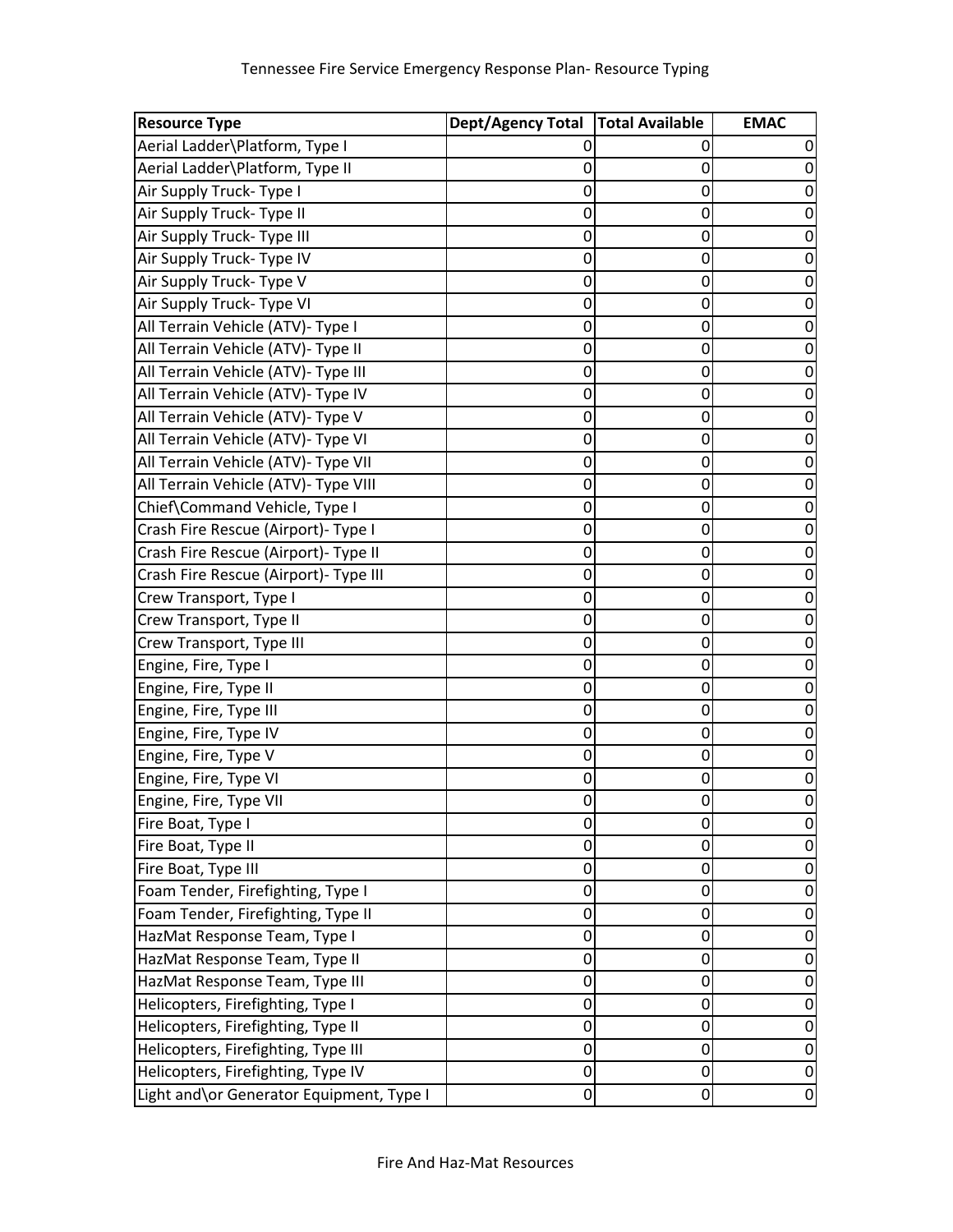| <b>Resource Type</b>                      | <b>Dept/Agency Total</b> | <b>Total Available</b> | <b>EMAC</b>      |
|-------------------------------------------|--------------------------|------------------------|------------------|
| Light and\or Generator Equipment, Type II | 0                        |                        |                  |
| Light Truck (Illumination)- Type I        | 0                        | 0                      |                  |
| Light Truck (Illumination)- Type II       | 0                        | 0                      | 0                |
| Mass Casualty Support Vehicle, Type I     | 0                        | 0                      |                  |
| Mass Casualty Support Vehicle, Type II    | 0                        | 0                      |                  |
| Mass Casualty Support Vehicle, Type III   | 0                        | 0                      |                  |
| Mass Decon Unit, Type I                   | 0                        | 0                      |                  |
| Mass Decon Unit, Type II                  | 0                        | 0                      |                  |
| Mass Decon Unit, Type III                 | 0                        | 0                      |                  |
| Mass Decon Unit, Type IV                  | 0                        | 0                      | 0                |
| Portable Fire Pump, Type I                | 0                        | 0                      |                  |
| Portable Fire Pump, Type II               | 0                        | 0                      |                  |
| Portable Fire Pump, Type III              | 0                        | 0                      |                  |
| Rehab Unit, Type I                        | 0                        | 0                      |                  |
| Rescue Truck, Type I                      | 0                        | 0                      | 0                |
| Rescue Truck, Type II                     | 0                        | 0                      |                  |
| Rescue Truck, Type III                    | 0                        | 0                      |                  |
| Service Truck, Type I                     | 0                        | 0                      |                  |
| Strike Team, Engine, Type I               | 0                        | 0                      |                  |
| Strike Team, Engine, Type II              | 0                        | 0                      |                  |
| Strike Team, Engine, Type III             | 0                        | 0                      |                  |
| Strike Team, Engine, Type IV              | 0                        | 0                      | 0                |
| Strike Team, Engine, Type V               | 0                        | 0                      |                  |
| Strike Team, Engine, Type VI              | 0                        | 0                      |                  |
| Strike Team, Engine, Type VII             | 0                        | 0                      |                  |
| Structural Task Force, Fire, Type I       | 0                        | 0                      |                  |
| Structural Task Force, Fire, Type II      | $\mathbf 0$              | 0                      | 0                |
| Structural Task Force, Type I             | 0                        | 0                      | 0                |
| Water Tender (Tanker), Type I             | 0                        | 0                      | U                |
| Water Tender (Tanker), Type II            | 0                        | 0                      |                  |
| Water Tender (Tanker), Type III           | 0                        | 0                      |                  |
| Water Tender (Tanker), Type IV            | $\mathbf{0}$             | 0                      | 0                |
| Water Tender (Tanker), Type V             | 0                        | 0                      | 0                |
| Water Tender Strike Team, Type I          | 0                        | 0                      | 0                |
| Water Tender Strike Team, Type II         | 0                        | 0                      | 0                |
| Wildland Fire Hand Crew, Type I           | 0                        | 0                      | 0                |
| Wildland Fire Hand Crew, Type II          | $\mathbf 0$              | 0                      | $\Omega$         |
| Wildland Fire Hand Crew, Type III         | 0                        | 0                      | 0                |
| Wildland Strike Team, Type I              | 0                        | 0                      | $\boldsymbol{0}$ |
| Wildland Taskforce, Type I                | 0                        | 0                      | $\mathbf 0$      |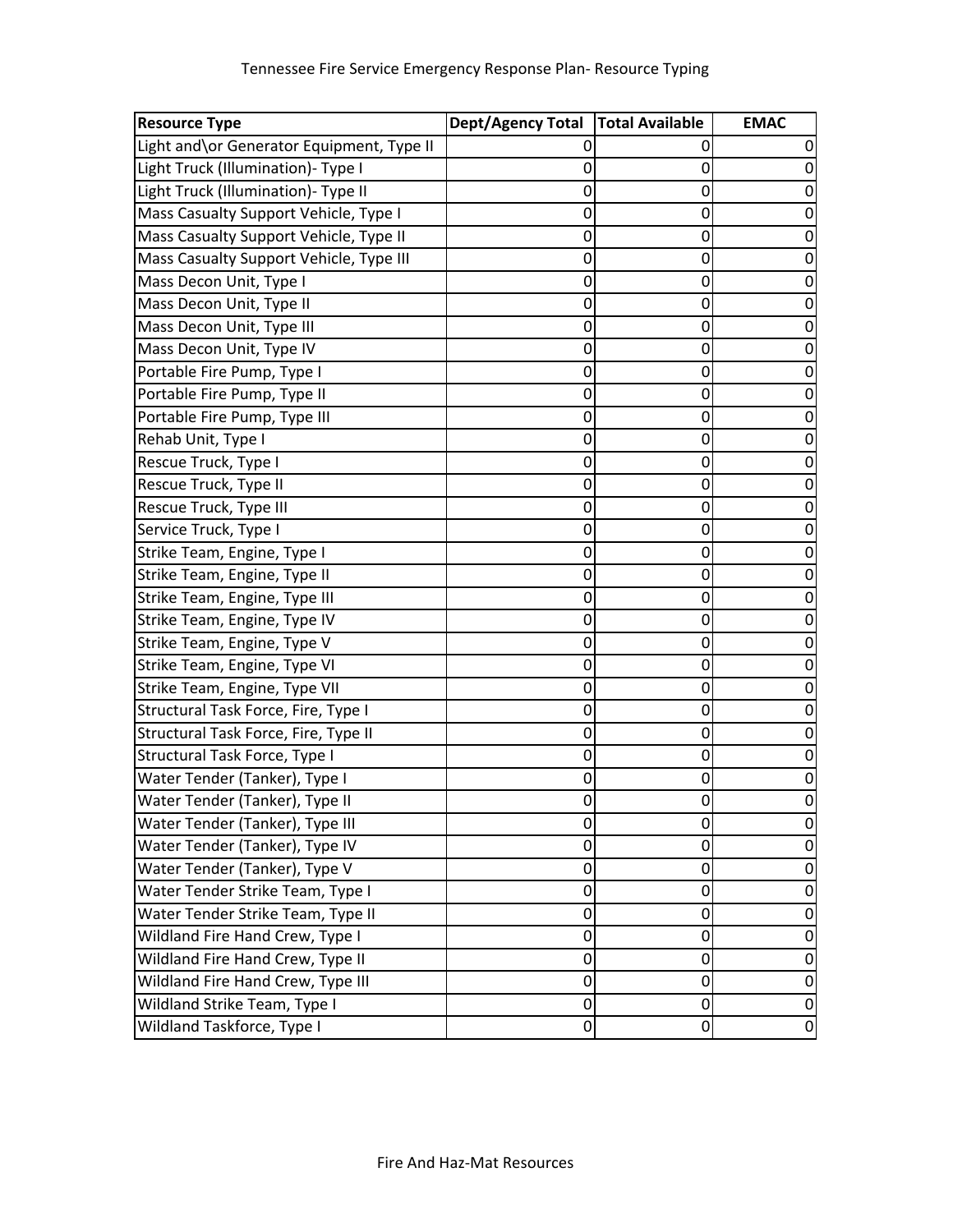| <b>Resource Type</b>                              | <b>Dept/Agency Total</b> | <b>Total Available</b> | <b>EMAC</b> |
|---------------------------------------------------|--------------------------|------------------------|-------------|
| Canine S&R Team- Avalanche Air Scent, Type I      |                          | 0                      |             |
| Canine S&R Team- Avalanche Air Scent, Type II     | 0                        | 0                      |             |
| Canine S&R Team- Disaster Response, Type I        | 0                        | 0                      |             |
| Canine S&R Team- Disaster Response, Type II       | 0                        | 0                      | 0           |
| Canine S&R Team- Disaster Response, Type III      | 0                        | 0                      |             |
| Canine S&R Team- Disaster Response, Type VI       | 0                        | 0                      | 0           |
| Canine S&R Team- Land Cadaver Air Scent, Type I   | 0                        | 0                      |             |
| Canine S&R Team- Land Cadaver Air Scent, Type II  | 0                        | 0                      |             |
| Canine S&R Team- Land Cadaver Air Scent, Type III | 0                        | 0                      | 0           |
| Canine S&R Team- Land Cadaver Air Scent, Type VI  | 0                        | 0                      | 0           |
| Canine S&R Team- Water Air Scent, Type I          | 0                        | 0                      | 0           |
| Canine S&R Team- Water Air Scent, Type II         | 0                        | 0                      | 0           |
| Canine S&R Team- Water Air Scent, Type III        | 0                        | 0                      | 0           |
| Canine S&R Team- Water Air Scent, Type VI         | 0                        | 0                      | 0           |
| Canine S&R Team- Wilderness Air Scent, Type I     | 0                        | 0                      |             |
| Canine S&R Team- Wilderness Air Scent, Type II    | 0                        | 0                      | 0           |
| Canine S&R Team- Wilderness Air Scent, Type III   | 0                        | 0                      | 0           |
| Canine S&R Team- Wilderness Air Scent, Type VI    | 0                        | 0                      | 0           |
| Canine S&R Team- Wilderness Track\Trail, Type I   | 0                        | 0                      | 0           |
| Canine S&R Team- Wilderness Track\Trail, Type II  | 0                        | 0                      | 0           |
| Canine S&R Team- Wilderness Track\Trail, Type III | 0                        | 0                      | 0           |
| Canine S&R Team- Wilderness Track\Trail, Type IV  | 0                        | 0                      | 0           |
| Cave S&R Team, Type I                             | 0                        | 0                      |             |
| Cave S&R Team, Type II                            | 0                        | 0                      | 0           |
| Cave S&R Team, Type III                           | 0                        | 0                      |             |
| Cave S&R Team, Type IV                            | 0                        | 0                      |             |
| Collapse S&R Team, Type I                         | 0                        | 0                      |             |
| Collapse S&R Team, Type II                        | 0                        | 0                      |             |
| Collapse S&R Team, Type III                       | 0                        | 0                      |             |
| Collapse S&R Team, Type IV                        | 0                        | 0                      | 0           |
| Confined Space Rescue Team, Type I                | 0                        | 0                      | U           |
| Floodwater Evacuation Boat, Type I                | 0                        | 0                      | $\Omega$    |
| Floodwater Evacuation Boat, Type II               | 0                        | 0                      |             |
| Floodwater Evacuation Boat, Type III              | 0                        | 0                      | 0           |
| Floodwater Evacuation Boat, Type IV               | 0                        | 0                      | 0           |
| Floodwater Evacuation Boat, Type V                | 0                        | 0                      |             |
| Floodwater Evacuation Boat, Type VI               | 0                        | 0                      | 0           |
| Floodwater Evacuation Boat, Type VII              | 0                        | 0                      |             |
| Floodwater Evacuation Team, Type I                | 0                        | 0                      | 0           |
| Floodwater Evacuation Team, Type II               | 0                        | 0                      | 0           |
| Mine and Tunnel S&R Team, Type I                  | 0                        | 0                      | 0           |
| Mine and Tunnel S&R Team, Type II                 | 0                        | 0                      | 0           |
| Mountain S&R Team, Type I                         | 0                        | 0                      | 0           |
| Mountain S&R Team, Type II                        | 0                        | 0                      | 0           |
| Mountain S&R Team, Type III                       | 0                        | 0                      | 0           |
| Mountain S&R Team, Type IV                        | 0                        | 0                      | $\mathbf 0$ |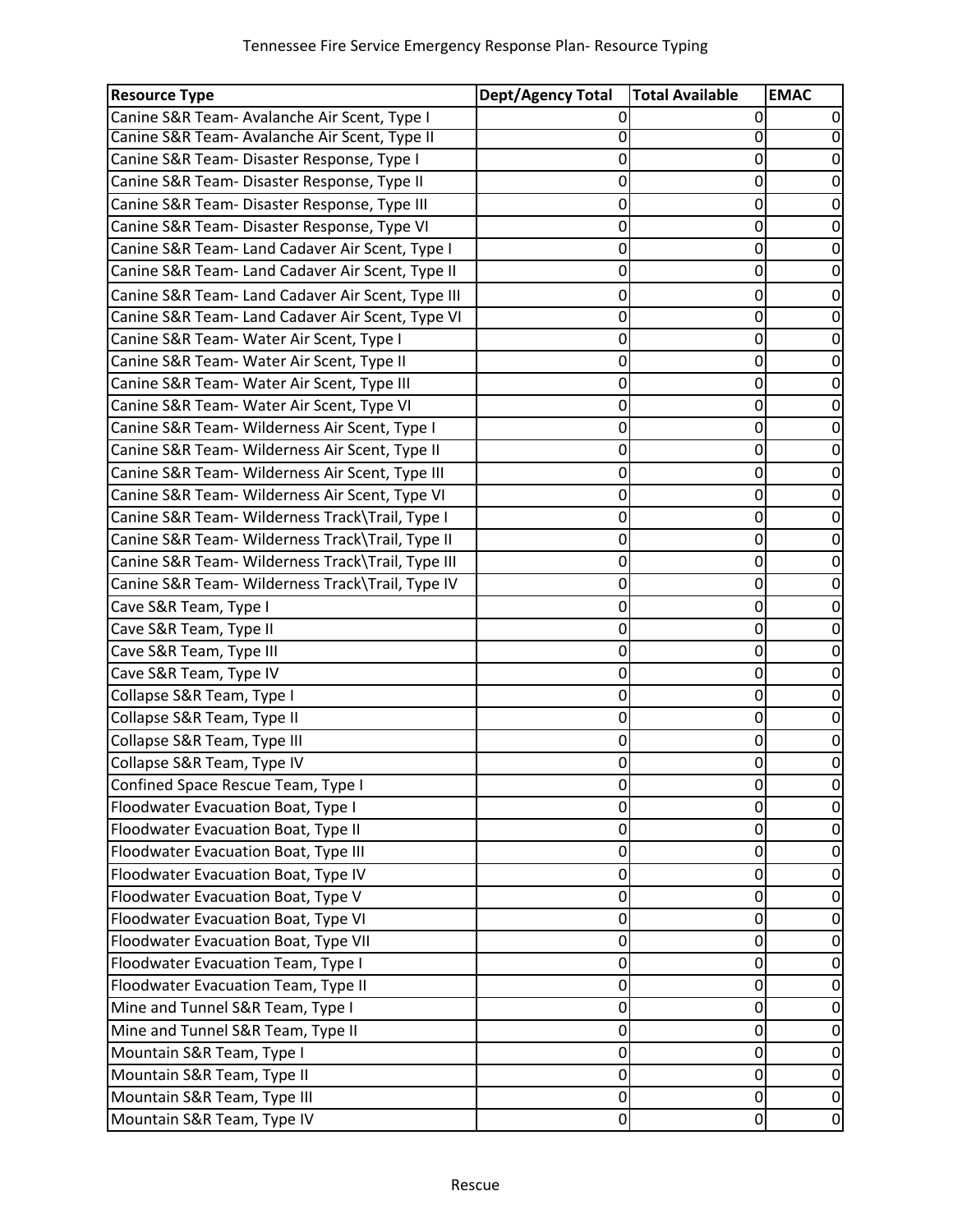| <b>Resource Type</b>                              | <b>Dept/Agency Total</b> | <b>Total Available</b> | <b>EMAC</b> |
|---------------------------------------------------|--------------------------|------------------------|-------------|
| Multi-Patient Medical Transport Vehicle, Type I   | 0                        | 0                      |             |
| Multi-Patient Medical Transport Vehicle, Type II  | 0                        | $\mathbf 0$            | $\Omega$    |
| Multi-Patient Medical Transport Vehicle, Type III | 0                        | 0                      |             |
| Public Safety Dive Team, Type I                   | 0                        | 0                      | 0           |
| Public Safety Dive Team, Type II                  | 0                        | 0                      | 0           |
| Public Safety Dive Team, Type III                 | 0                        | 0                      | 0           |
| Public Safety Dive Team, Type IV                  | 0                        | 0                      | $\mathbf 0$ |
| Radio Direction Finding Team, Type I              | 0                        | 0                      | 0           |
| Radio Direction Finding Team, Type II             | 0                        | $\mathbf 0$            | 0           |
| Radio Direction Finding Team, Type III            | 0                        | $\mathbf 0$            | 0           |
| Rope Rescue Team, Type I                          | 0                        | 0                      | 0           |
| Rope Rescue Team, Type II                         | 0                        | $\mathbf 0$            | 0           |
| Rope Rescue Team, Type III                        | 0                        | 0                      | 0           |
| Surface Water Rescue Team, Type I                 | 0                        | 0                      | 0           |
| Swiftwater Rescue Boat, Type I                    | 0                        | 0                      | 0           |
| Swiftwater Rescue Boat, Type II                   | 0                        | 0                      | O           |
| Swiftwater Rescue Boat, Type III                  | 0                        | 0                      | 0           |
| Swiftwater Rescue Boat, Type IV                   | 0                        | 0                      | 0           |
| Swiftwater Rescue Boat, Type V                    | 0                        | 0                      | 0           |
| Swiftwater\Flood S&R Team, Type I                 | 0                        | 0                      | 0           |
| Swiftwater\Flood S&R Team, Type II                | 0                        | $\mathbf 0$            | 0           |
| Swiftwater\Flood S&R Team, Type III               | 0                        | 0                      | 0           |
| Swiftwater\Flood S&R Team, Type IV                | 0                        | 0                      | 0           |
| Technical Rescue Team- Type I                     | 0                        | 0                      | 0           |
| Technical Rescue Team- Type II                    | 0                        | 0                      | 0           |
| Trench Rescue Team, Type I                        | 0                        | 0                      | 0           |
| US&R Specialist (SEOC), Type I                    | 0                        | 0                      | 0           |
| US&R Task Force, Type I                           | 0                        | 0                      | 0           |
| US&R Task Force, Type II                          | 0                        | 0                      | 0           |
| Wilderness S&R Team, Type I                       | 0                        | 0                      | 0           |
| Wilderness S&R Team, Type II                      | 0                        | 0                      | 0           |
| Wilderness S&R Team, Type III                     | 0                        | 0                      | 0           |
| Wilderness S&R Team, Type IV                      | $\mathbf 0$              | 0                      | 0           |